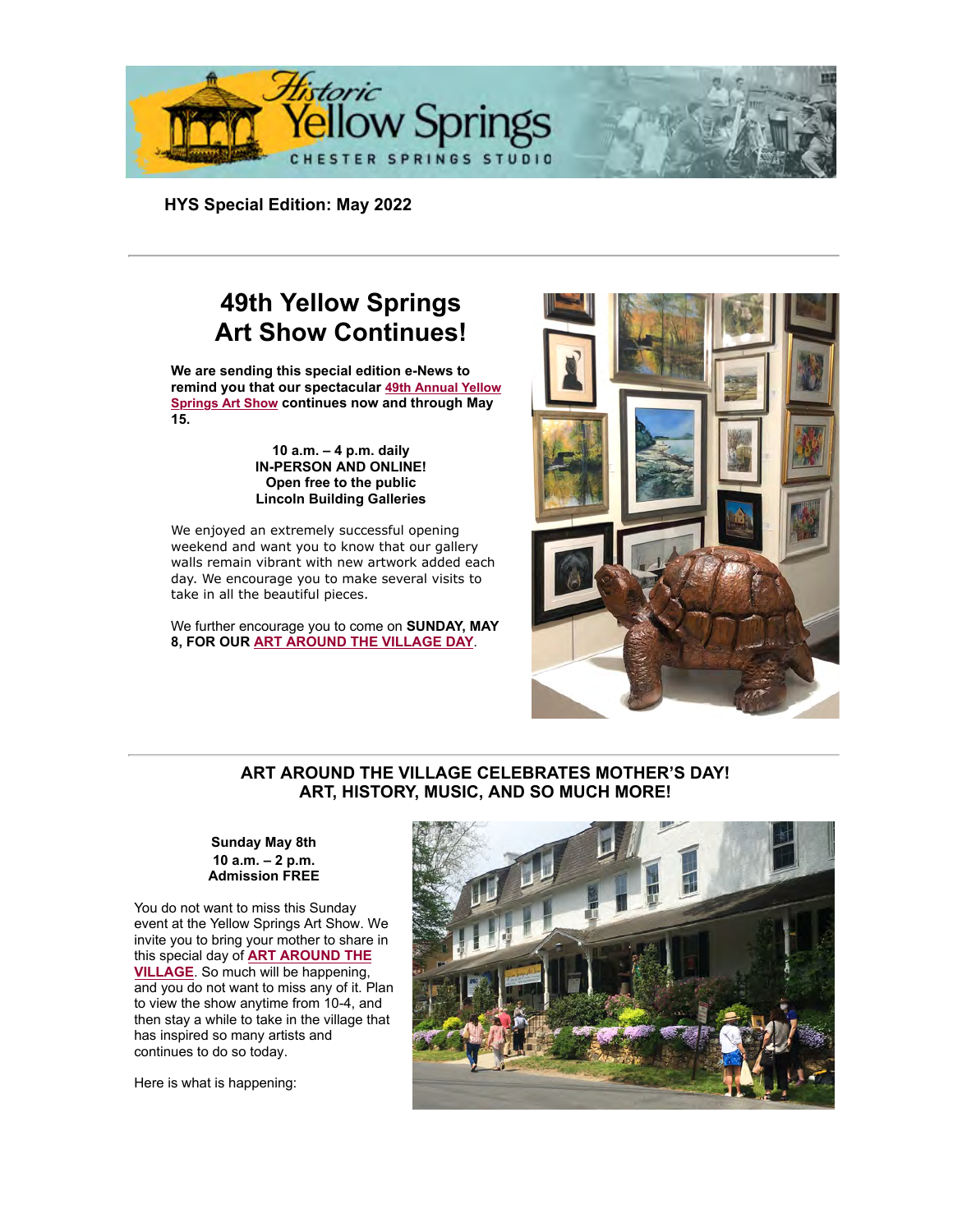### **AROUND THE VILLAGE**



*EN PLEIN AIR* **PAINTING -** 17 of our 2022 Yellow Springs Art Show artists will be once again painting in our meadows and pathways – all around the village. They continue the legacy of the Pennsylvania Academy of the Fine Arts Country School.



**MUSIC ON THE PORCH –** we welcome the return of **Chris** Lebresco to our Lincoln Building porch to entertain you during your visit.



**PICNICS, WINE, CHEESE, ART –** we encourage you to bring a blanket or chairs and enjoy your picnic or wine and cheese snacks while enjoying the village and the music. **[Le Garage Winery](https://cts.vresp.com/c/?HistoricYellowSpring/5f08d710c0/d6373be450/48fb2fe644)** and **[Birchrun Hills Farm Cheese](https://cts.vresp.com/c/?HistoricYellowSpring/5f08d710c0/d6373be450/115e80f12a)** will be onsite for your enjoyment in the pop-up wine and cheese shops.



**BASKET RAFFLES –** [the Art Show Committee and voluntee](https://cts.vresp.com/c/?HistoricYellowSpring/5f08d710c0/d6373be450/8af7631ef0)rs have donated an assortment of baskets filled with gifts of all kinds that you will want to check out and purchase some tickets for a chance to be the winner. Your mother would be honored to get one of these elegant gift baskets on her special day. All proceeds benefit HYS.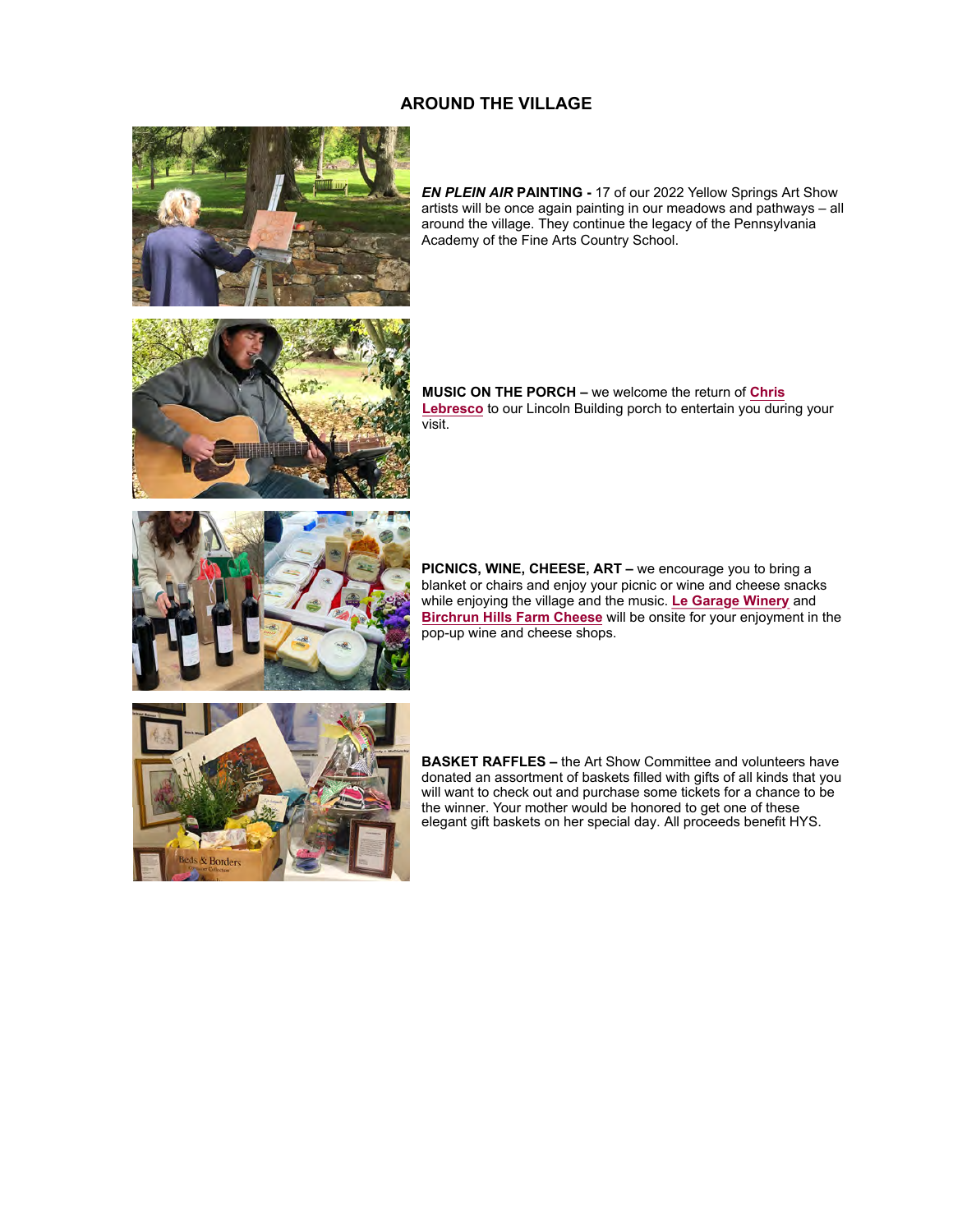

**Matt Wren, Ceramic Studio Supervisor,** will be doing clay wheel throwing demonstrations in the area in front of Chester Springs Studio.



**Theresa Groff** will be doing a demonstration prior to her **workshops on working with Alcohol Inks**[. Theresa will be demonstrating alcohol ink](https://cts.vresp.com/c/?HistoricYellowSpring/5f08d710c0/d6373be450/a48274a937) techniques on multiple surfaces, in a tent in front of Chester Springs Studio.



Inside the Fine Arts Studio there will be an **HYS Kids and Teens Students Art and Pottery Exhibit.** View the artwork and original pottery created by our talented students at Historic Yellow Springs.



**HISTORY WALKS –** join our Tour Guides for a walk about the village and learn about our 300-year history. Tours are planned for 11 a.m. and 1 p.m. Look for the sign between the Lincoln building and the courtyard for where to gather for the tours.



**SILENT AUCTION –** there is still time to place a bid on the 2022 art show poster: **[Fanny Kemble, Abolitionist,](https://cts.vresp.com/c/?HistoricYellowSpring/5f08d710c0/d6373be450/6148d091e7)** by **Denise Sedor**. Poster painting will be awarded on final day of show, May 15.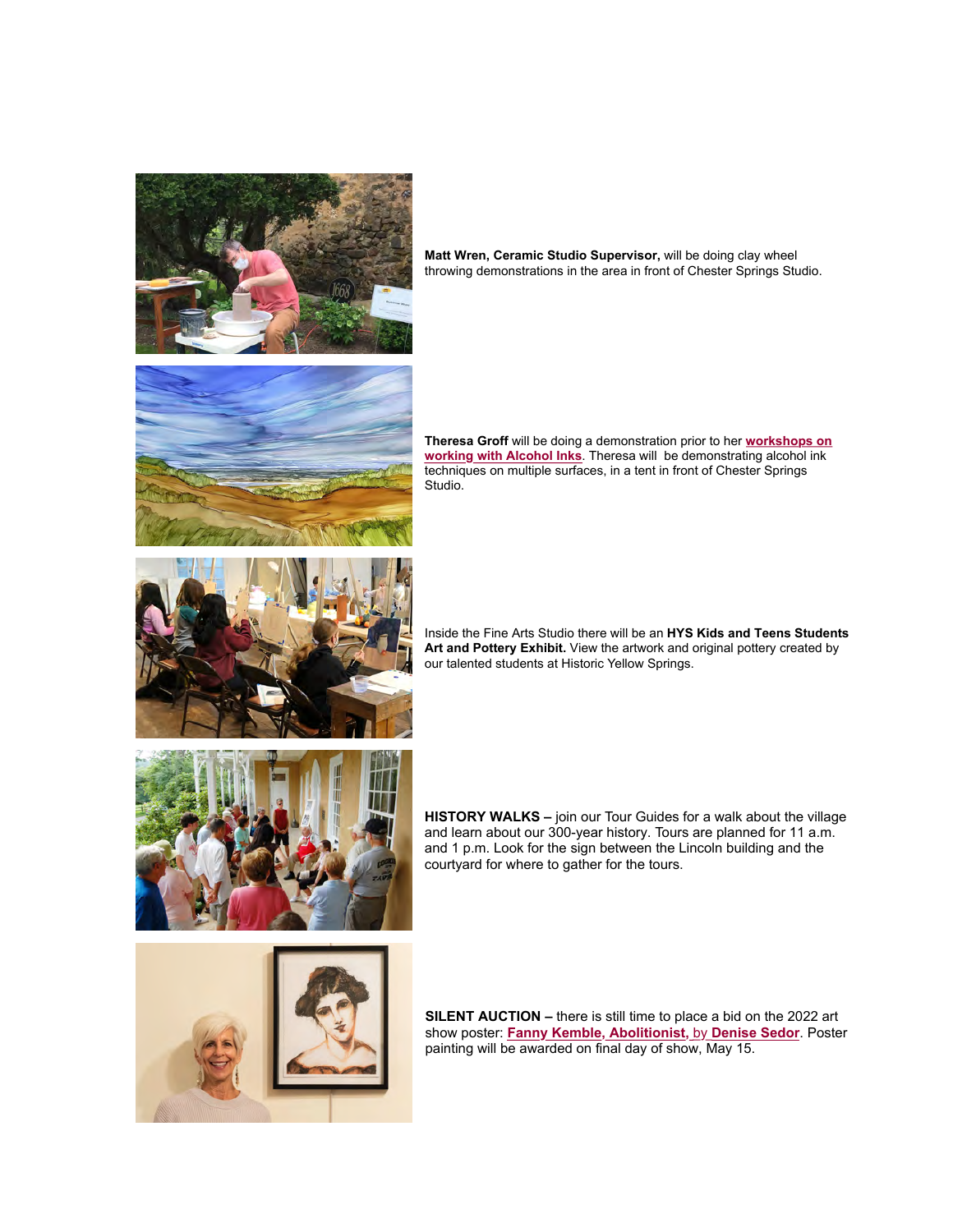We are looking forward to seeing you at **[ART AROUND THE VILLAG](https://cts.vresp.com/c/?HistoricYellowSpring/5f08d710c0/d6373be450/68a2add1a6)E** while you enjoy a wonderful day full of art, history, music, and fun at Yellow Springs.

#### **PLEASE CHECK OUR e-NEWS, [WEBSITE](https://cts.vresp.com/c/?HistoricYellowSpring/5f08d710c0/d6373be450/8c256c843c) AND SOCIAL MEDIA FOR UPDATES ON THE ART SHOW. AND WATCH FOR OUR BILLBOARDS, TOO!**

Our Art Show could not be presented without the support of all of our generous sponsors, and we thank them deeply for lending this support!

We are pleased to announce our corporate sponsorships:

**GRAND SPONSOR: ANRO**



 **MAJOR SPONSOR: MALVERN BANK**



**ART AROUND THE VILLAGE SPONSOR: ROCKLAND**



And, of course, we thank all of you who donated, sponsored and who have visited the Yellow Springs Art Show and who have made purchases of wonderful works of art. The show is our major fundraiser and supports the work needed to keep our village so beautiful and welcoming for you.

> **[Please visit our website](https://cts.vresp.com/c/?HistoricYellowSpring/5f08d710c0/d6373be450/6e1619b5b3)** for a list of all of our generous sponsors at: **[https://www.yellowsprings.org/event/art\\_show.html#sponsors](https://cts.vresp.com/c/?HistoricYellowSpring/5f08d710c0/d6373be450/c4ffd941fd)**

We will be open through Sunday, May 15, so do come and see our extraordinary 2022 Art Show.

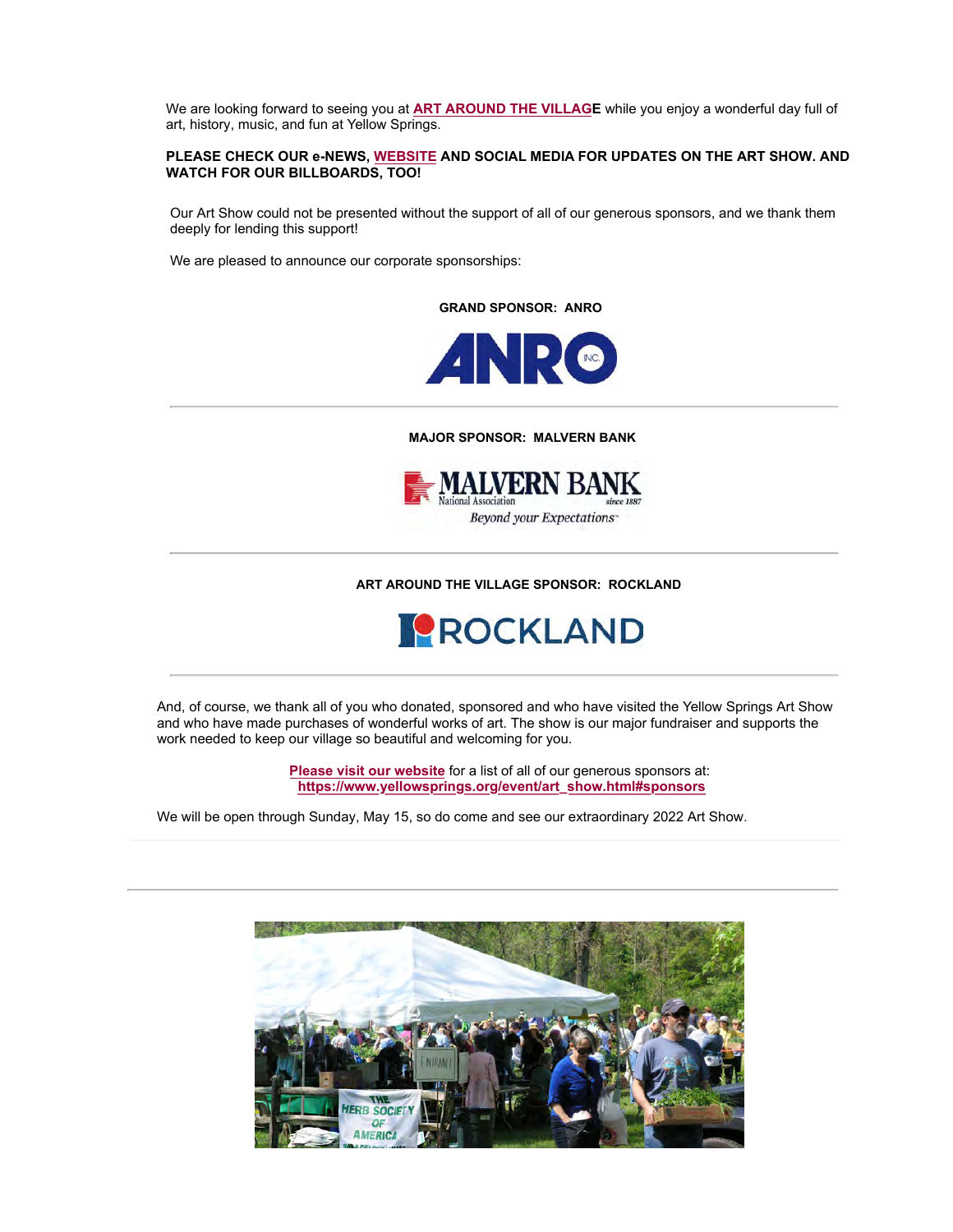### **HERB SALE ABOUT TO OPEN**

We remind you not to forget to come out to Yellow Springs for the **83rd ANNUAL HERB SALE** presented by **THE HERB SOCIETY OF [AMERICA PHILADELPHIA UNIT.](https://cts.vresp.com/c/?HistoricYellowSpring/5f08d710c0/d6373be450/2804bff2b5)**

The sale will be back at it's Historic Yellow Springs location on **Thursday, May 12, 10 a.m. – 1 p.m., rain or shine,** in the meadow along Yellow Springs Road. It is all outdoors and held live this year!

A variety of culinary and fragrant herb plants will be offered for sale as well as the Herbal Boutique garden-related items.

Funds generated from the Herb Sale support gardens supported by the Unit which includes the 18th Century Medicinal Herb Garden here at Yellow Springs.

Check out the Unit at **[www.hsaphiladelphia.org](https://cts.vresp.com/c/?HistoricYellowSpring/5f08d710c0/d6373be450/dd51adfb96)**. We are pleased to welcome the Herb Sale back to our village.





**[Stolen Sun Craft Brewing and Roasting Company](https://cts.vresp.com/c/?HistoricYellowSpring/5f08d710c0/d6373be450/5cd1d64c86)** from Exton will be in the field across from the Herb sale in the morning so you can get some of their house-roasted coffee and muffins. You can visit their taproom in Exton to sample their craft beers and Creekside Beer Garden.

**[Flour and Oats](https://cts.vresp.com/c/?HistoricYellowSpring/5f08d710c0/d6373be450/ae17e7db70)**, our neighbors on the corner of Yellow Springs Road and Rt. 113; will also be selling their gourmet cookies to

compliment **[Stolen Sun coffee](https://cts.vresp.com/c/?HistoricYellowSpring/5f08d710c0/d6373be450/f521e8b41b)**. **[Flour & Oats Artisan Cookie recipes](https://cts.vresp.com/c/?HistoricYellowSpring/5f08d710c0/d6373be450/1f7026ff76)** are hand-mixed and baked in small batches. You will find only the very best 100% natural ingredients in every delicious flavor—no preservatives o r artificial flavors—no trans fats.

Historic Yellow Springs will also be having a Pottery Sale of donated pottery by faculty and students from the Chester Springs Studio. You will find the sale tables behind the Stolen Sun and Flour and Oats tables across the street from the Herb Sale.

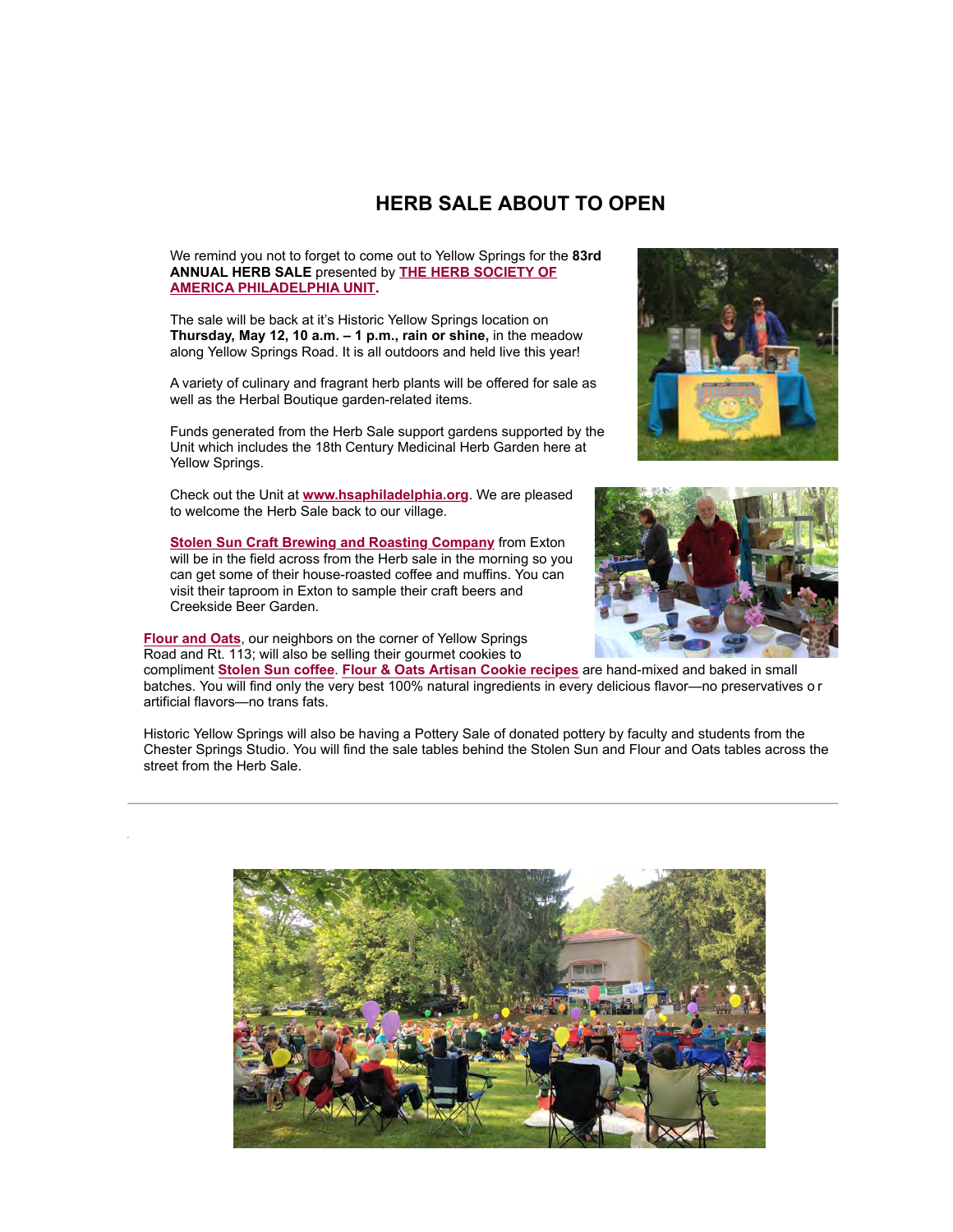# **JAZZ AT THE SPRINGS LIVE AT YELLOW SPRINGS!**

Yes, **JAZZ will be AT THE SPRINGS!** returning to our Yellow Springs village LIVE in 2022. Plan to attend on **Sunday, June 5, 3 – 5:30 p.m**., on the lawn behind the Chester Springs Studio. Bring your blankets and chairs for this rain or shine event and sit back and enjoy great music in a great place.

**[Glenn Ferracone and friends](https://cts.vresp.com/c/?HistoricYellowSpring/5f08d710c0/d6373be450/2fcde53159)** will be returning once again to celebrate 24 years of Jazz in the Springs for your enjoyment. Ferracone, a Grammy-nominated producer and drummer never disappoints and always presents the best in jazz. The lineup of performers for Jazz at the Springs 2022 are John Swana, Luke Ferracone, John Bickel, Terry Klinefelter, Mindy Rhodes, Paul Wilkinson, Paul Klinefelter and Glenn Ferracone.



The event is free to attend, with food from the Cedar Hollow Inn and ceramics for sale at the back of the

Studio Barn. The Chester Springs Studio is located at 1668 Art School Road in Chester Springs.

Check our website at **[www.yellowsprings.org](https://cts.vresp.com/c/?HistoricYellowSpring/5f08d710c0/d6373be450/2a3c8f22bb)** for full details as they develop.



## **DONOR SPOTLIGHT**

**Historic Yellow Springs wants to take this time to put the spotlight on a donor that is making a difference to our work here in the village.**

**This edition of our e-News will put the spotlight on:**

## **art|Works Initiative**

HYS is pleased to announce, not only a monetary gift from **art|Works Initiative;** but they also stepped up to help tackle our business and technology challenges, so we could just focus on art in the village. We thank them for this gift and deeply appreciate their support to HYS and the 49th Annual Yellow Springs Art Show.